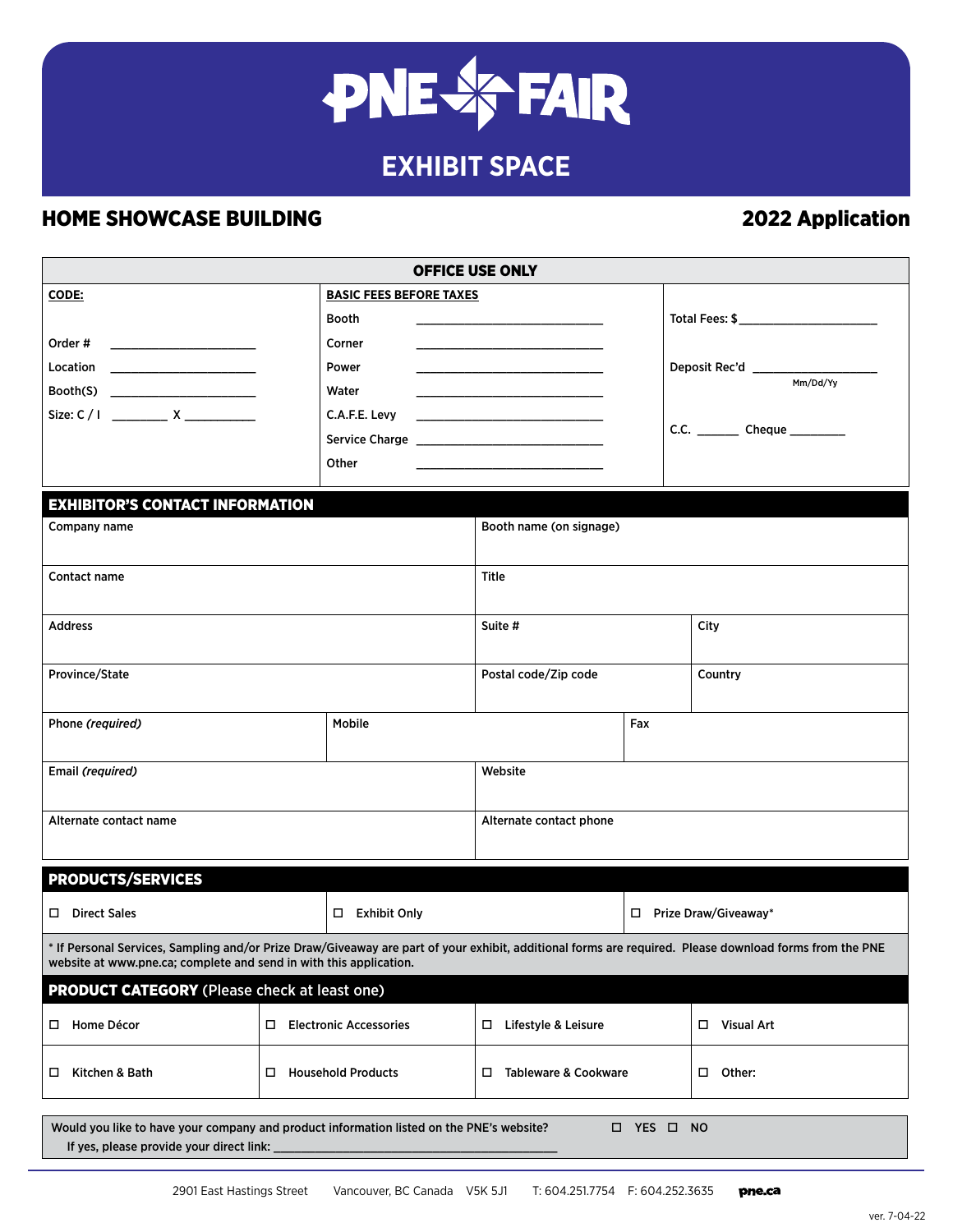#### PRODUCT LISTING

| Please supply a full description of the products you wish to sell or exhibit, including brand names, brochures, photos and prices. Please enclose a photo |
|-----------------------------------------------------------------------------------------------------------------------------------------------------------|
| or "front view" drawing of your booth. Use a separate sheet if necessary. Products from your list will be reviewed and only approved items will be        |
| listed on the license agreement.                                                                                                                          |

| <b>BOOTH SPACE &amp; RATE</b> (minimum size is 10' x 10', plus GST) Booth Space - \$24 per sq. ft                                                                                        |                           |                                          |                          |  |  |  |
|------------------------------------------------------------------------------------------------------------------------------------------------------------------------------------------|---------------------------|------------------------------------------|--------------------------|--|--|--|
| 10' x 8'  \$1,920<br>□                                                                                                                                                                   | $\Box$ 10' x 10'  \$2,400 |                                          | $\Box$ 15' x 10' \$3,600 |  |  |  |
| 20' x 10' \$4,800                                                                                                                                                                        |                           | Other:<br>О.                             |                          |  |  |  |
| <b>PNE SUPPLIED SERVICES</b> (Additional cost), plus applicable taxes                                                                                                                    |                           |                                          |                          |  |  |  |
| Electrical Outlet (Minimum one outlet will be installed per booth)                                                                                                                       |                           |                                          |                          |  |  |  |
| 750 Watts per 10' x 10' and 15' x 10' Booths  \$175<br>□                                                                                                                                 |                           | □ 1,500 Watts per 20' x 10' Booth  \$275 |                          |  |  |  |
| Water / Sewer  \$100<br>□                                                                                                                                                                |                           |                                          |                          |  |  |  |
| <b>C.A.F.E. MEMBERSHIP</b>                                                                                                                                                               |                           |                                          |                          |  |  |  |
| □ YES<br>Are you a C.A.F.E. member?<br>$\square$ NO<br>C.A.F.E. Membership#<br>Non Members: A \$27 per booth C.A.F.E. Mandatory Levy will be assessed. No taxes added.                   |                           |                                          |                          |  |  |  |
| <b>WORKSAFE BC (WCB)</b>                                                                                                                                                                 |                           |                                          |                          |  |  |  |
| WorkSafe BC Registration #:<br>WorkSafe BC non-registration (reason for ineligibility):<br>A Clearance Letter from WorkSafe BC is required as well. Please email to exhibitsales@pne.ca. |                           |                                          |                          |  |  |  |

#### INSURANCE (NOTE: The insurance broker/company used, must be licensed to conduct business within the province of BC)

An original Insurance Certificate must be submitted by July 24, 2022 or you may not be permitted to open your exhibit.

The following information must be included in the Certificate:

- \$2 Million minimum coverage per occurrence including \$2 Million for bodily Injury and death or property damage

- Must name both PNE and the City of Vancouver as Additional Insured to be valid
- The insured name must be the same as Licensee Company name on your License Agreement.